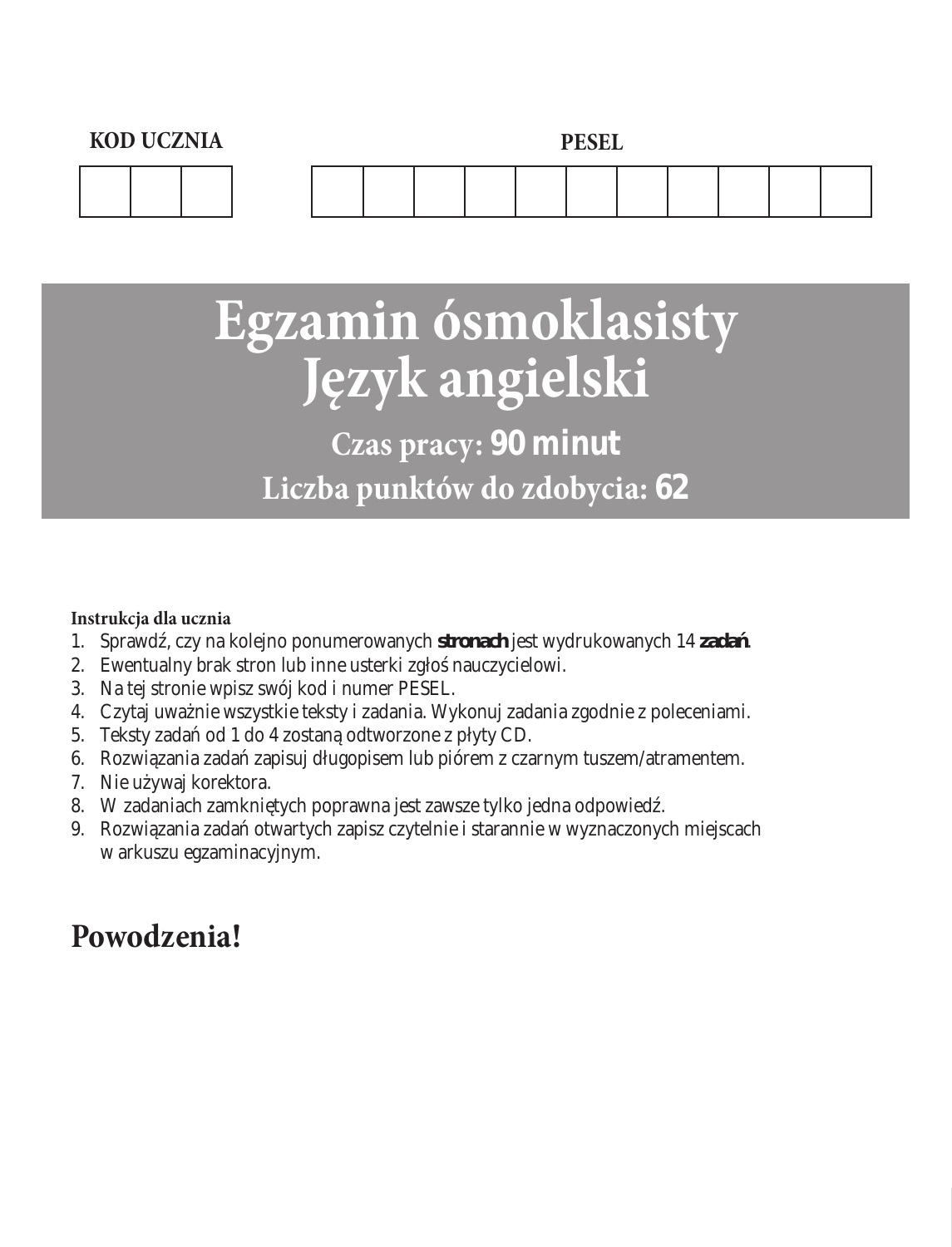#### **Zadanie 1. (0–5)**

Usłyszysz dwukrotnie pięcekstów. W zadaniach 1.1–1.5, na podstawie informacji zawartych w nagraniu, z podanych odpowiedzi wybierz wła ciw. Zakre l jedną z liter: A, B lub C.

1.1 Where is the speaker living now?







1.2 What natural disaster happened in the speaker`s  $at?$ 







1.3 What was the weather like at the end of the trip?



1.4 What are the speaker`s plans for this year`s holiday?



1.5 Where did the speaker put his rabbit first?









SPEED









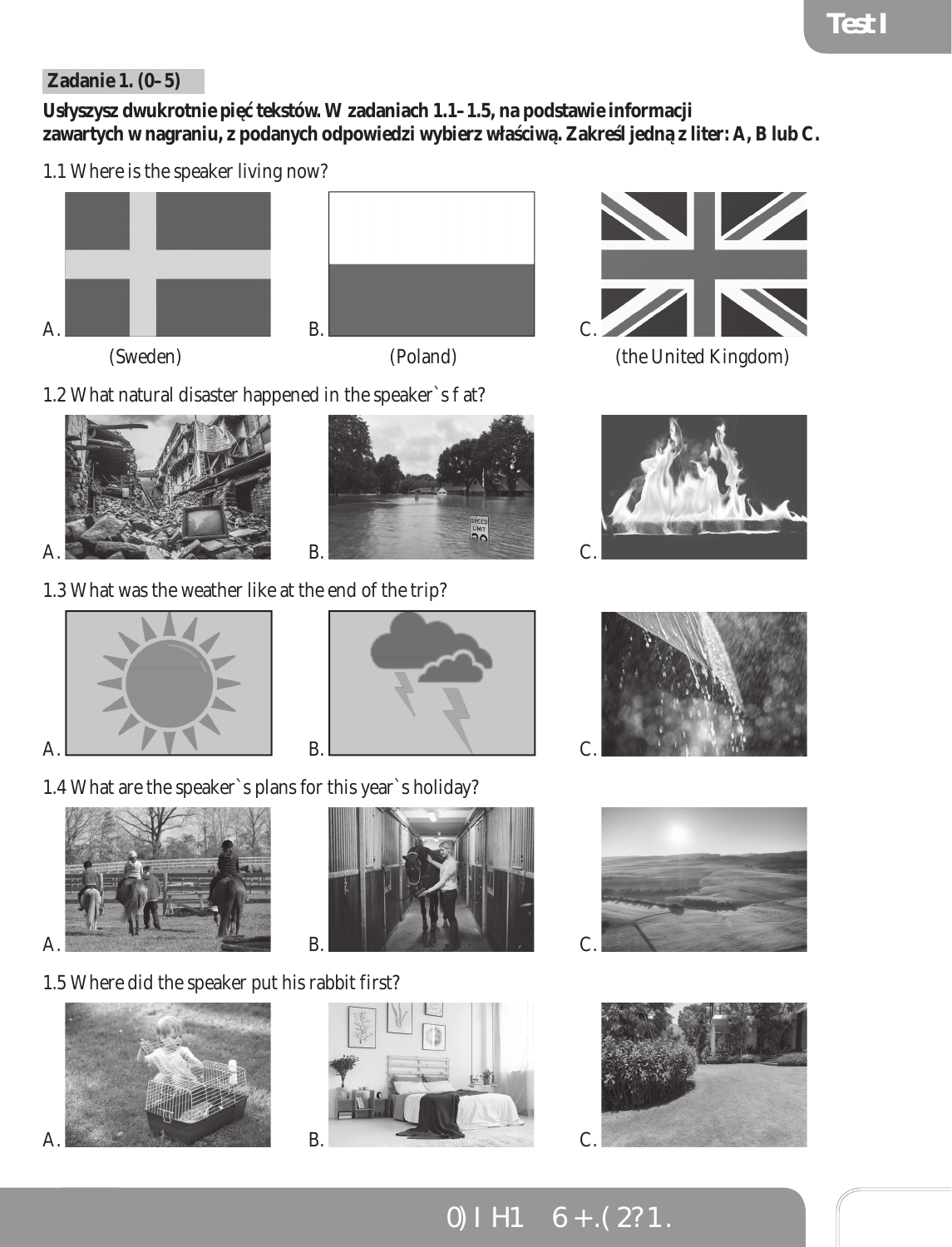### **Test I Test I**

#### **Tapescript:**

- 1. When my parents told me we are going to move to Sweden I was not very happy. I liked my school, I had friends there and I didn`t want to change anything. Above all, I was born in London and I had been living there for 12 years! But now, a er a year and a half of living in Sweden, I can tell you it was not the worst decision. Of course, I still miss my British friends from time to time, but there are some advantages of living in Sweden, too. First of all, it`s air. I think it`s got the purest air in the world. It`s amazingly clean!
- 2. I never believed it could really happen though we were taught a lot about it at school. My class teacher used to repeat what we should do when our ats get ooded because we live in a ood risk area but I didn`t think about it much. We had some trainings about re and earthquakes and I treated her words in the same way – she just has to say things like 'stay safe' and 'check if everything is alright around you'. That `s why I got so shocked when I saw a huge amount of water pouring into my living room. I got paralyzed, just staring at the water.
- 3. I will never believe weather forecasts again! Last weekend my friends and I planned to go on a trip to the forest. We checked the weather forecast and it said it was going to be pretty sunny with occasional showers. We didn't mind the showers so we decided to get on the train. To our horror, a er two hours of walking it started to pour down with rain. Everything was literally in water. We didn`t have any raincoats because we expected sunshine so we tried to hide under the trees and then we heard the rst thunder. It was worse than we expected!
- 4. is summer I want to go to the riding camp. My parents say we can't a ord it but I don't think it's true. ey said the same last year. I o fered to go to work then and I even found a job in a summer café but my parents did not let me work there. They drove me to the country where my aunt lives instead. It was not bad because there were some stables, too, and I even managed to have a few riding lessons but this year I am determined. I want to practise horse riding every day.  $\alpha$  at `s why I have to go to this camp.
- 5. I brought my rabbit home on Saturday morning. I still remember that day because I couldn`t wait for him and I had made a lot of preparations. But on this very rst day I just didn`t know what to do! I put my rabbit into the cage because it looked so scared I felt really sorry for him. I lled the cage with bedding but my rabbit seemed not to like it so a er a few minutes I started taking it out. My mum told me to put a bit of hay in the litter box, so I did so and just observed my new pet. Frankly speaking, it was shy and didn`t want to do anything with me.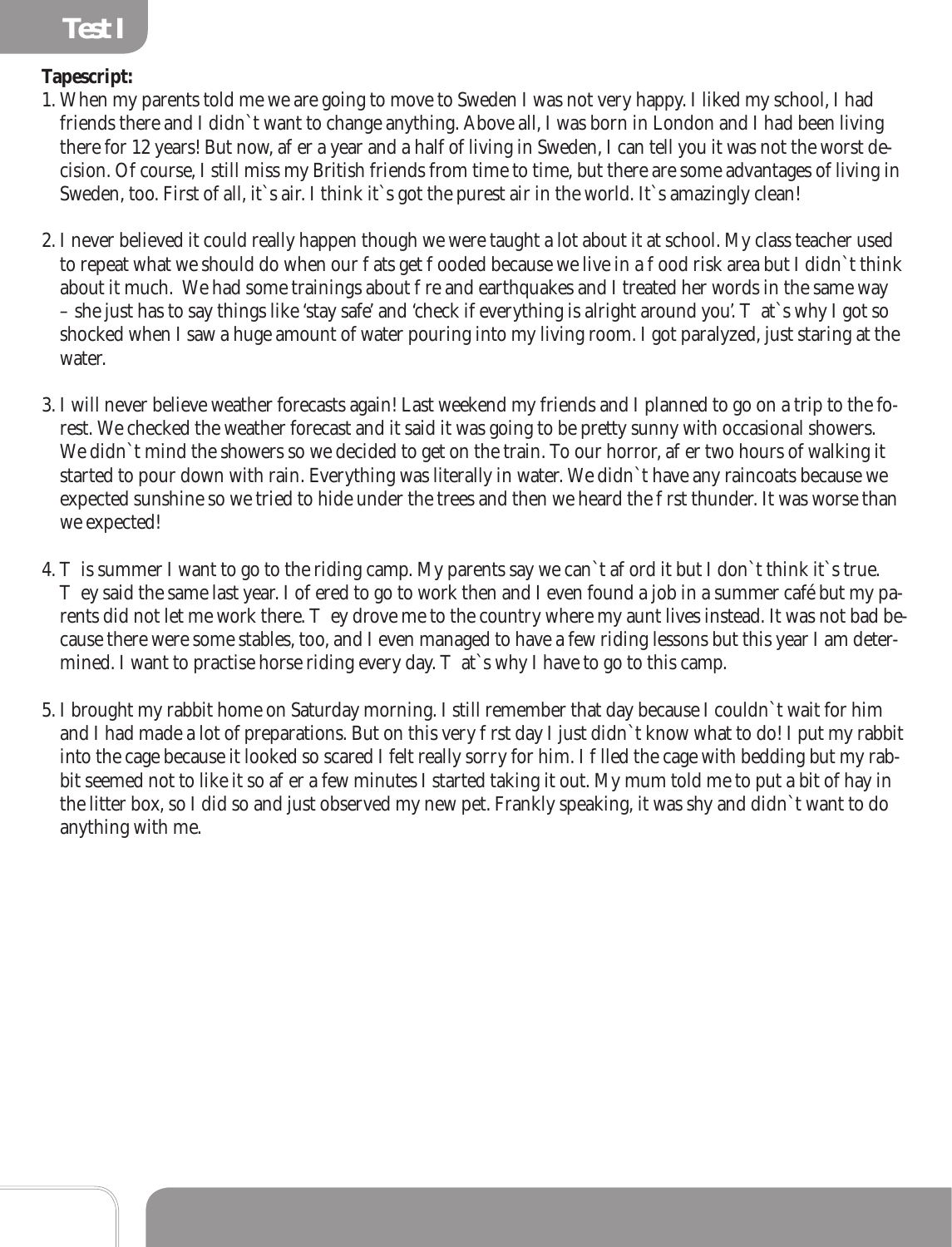#### **Zadanie 2. (0–4)**

**Usłyszysz dwukrotnie cztery wypowiedzi na temat zachowywania higieny. Na podstawie informacji**  zawartych w nagraniu dopasuj do ka dej wypowiedzi (2.1–2.4) odpowiadaj ce jej zdanie (A–E). **Wpisz rozwiązania do tabeli.**

#### **Uwaga! Jedno zdanie zostało podane dodatkowo i nie pasuje do żadnej wypowiedzi.**

- A. e speaker knows his behaviour is not very ecological but doesn't want to change it.
- B. e person would love to have a shower in the morning more  $o$  en but has no time for it.
- C. is person is not crazy about washing himself and thinks some of his friends are.
- D. e speaker doesn`t wash more o en than once a week due to ecology.
- E. Clean clothes seem to be more important for the person than having a shower every day.

| $\omega$ . 1 | 2.2 | 2.3 | 2.4 |
|--------------|-----|-----|-----|
|              |     |     |     |

#### **Tapescript:**

- 2.1 My friend`s recently asked me how o en I have a shower. A strange question, isn`t it? But I don`t mind answering it. I don't have a very active lifestyle. I don't do a lot of physical stu apart from PE lessons and walking to school and home. I don`t get close physically to people, it`s just not my style. So I only shower about twice a week, sometimes less. I know some people might be horried, but I know what I do. I just don`t need more washing in my life. I can reassure you I don`t smell because I have a couple of friends who would de nitely tell me if I do (laugh). I can smell myself and I know when my hair, for example, needs washing. en I wash it. But I`m not obsessed with washing and cleaning myself like a lot of my friends.
- 2.2 Frankly speaking, I don`t understand people who don`t shower every day. There`s no water shortage in our country, is there? It`s not recommended to use less water so I usually have a shower twice a day, in the morning and in the a ernoon. When it`s boiling outside I need to shower more of en. I don`t usually think about it. It`s just a routine activity. Once my friend told me it`s not ecological to wash yourself so oe n and then I started thinking about it in a dierent way, but I haven't changed anything in my behaviour. I like being clean and I nd it pretty normal. I think everyone wants to smell good and feel fresh.
- 2.3 I usually have one shower a day, but my habits vary depending on what I`m going to do in the evening. When I go out, which I don`t very offen, I take another shower after I come back from school. For me it`s not a very bad thing to miss a wash in a day. For example today I didn`t have a shower in the morning because I overslept and I was in a hurry leaving my house. I don`t want to waste more time in the a ernoon to wash myself, I`ll just have my normal shower tomorrow. It`ll be OK for me. I think I don`t smell (laugh) and my clothes are clean every day. I never wear clothes twice. ey are always clean and ironed. I don`t like being scru y.
- 2.4 When it`s hot I sometimes use a baby wipe do give myself a bit of fresh feeling but normally I shower in the evening only. I like feeling fresh in the morning and it perfectly wakes me up but I hardly ever have time to spend 20 minutes in the bathroom. I love feeling fresh and clean. I`m not crazy about it, it`s just my little pleasure in life. For me there`s nothing like having a lovely shower, smelling fresh and getting into freshly washed sheets. Once I had a friend who obviously didn`t shower more than once a week and believe me, it was not nice to sit in one desk with him.

### TESTY ÓSMOKLASISTY - J ZYK ANGIELSKI TESTY ÓSMOKLASISTY - J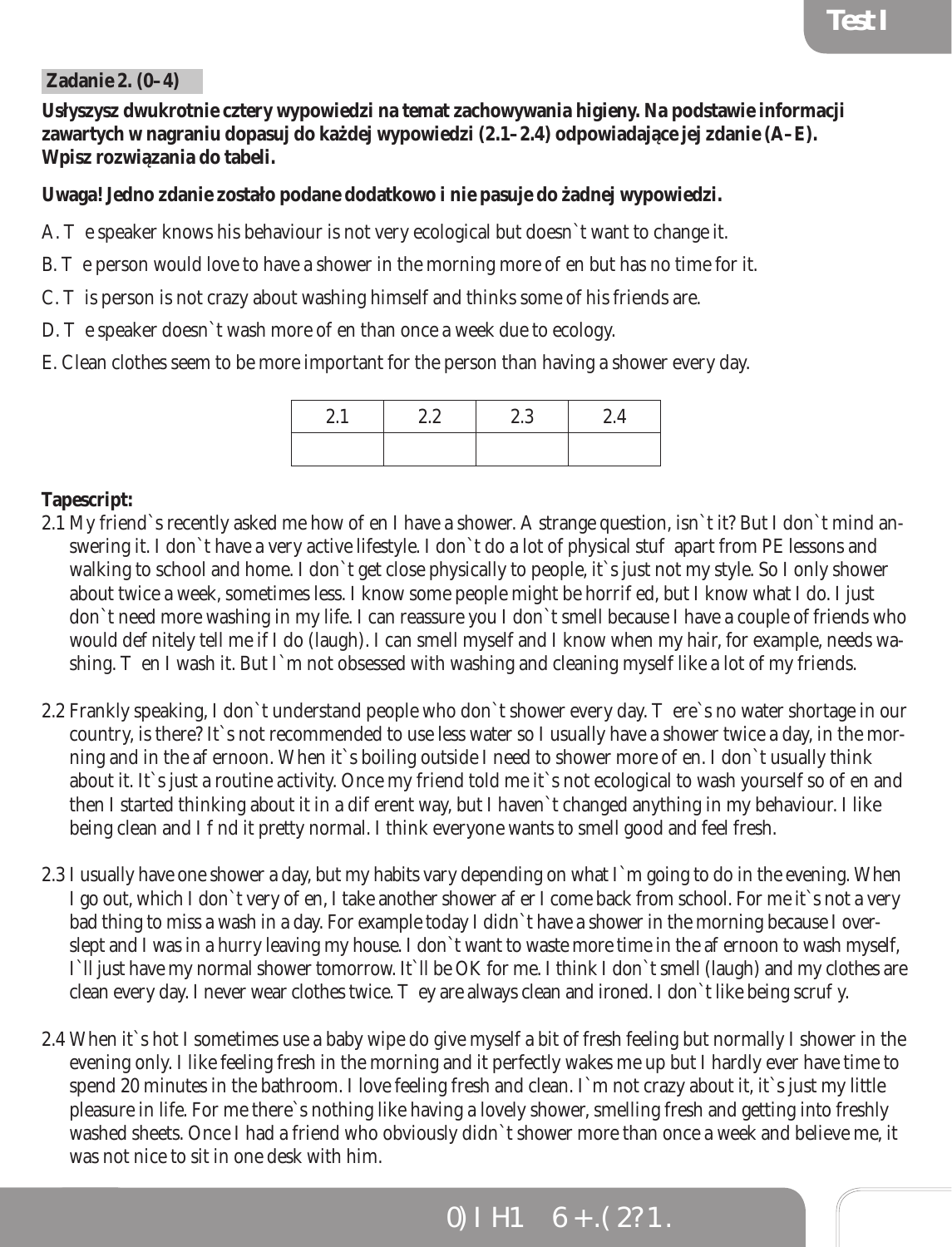#### **Zadanie 3. (0–4)**

**Usłyszysz dwukrotnie ogłoszenie dotyczące wynajmu mieszkania. Na podstawie informacji zawartych w nagraniu uzupełnij luki 3.1–3.4 w notatce, tak aby jak najbardziej precyzyjnie oddać sens**  wysłuchanego tekstu. Luki nale y uzupełni w j zyku angielskim.

#### Uwaga! W ka d luk mo esz wpisa maksymalnie 3 wyrazy.

| STUNNING FLAT FOR RENT                                                        |  |
|-------------------------------------------------------------------------------|--|
|                                                                               |  |
| Kitchen: modern (equipment in the kitchen: a dishwasher, a dryer, a large 3.2 |  |
| a freezer and an electric oven).                                              |  |
|                                                                               |  |
| Roof terrace (open for the people from the block of ats)                      |  |
| <b>FREE FROM June, 15</b>                                                     |  |
|                                                                               |  |

#### **Tapescript:**

I`m happy to oer this stunning two-bedroom at. It`s on the rst oor in a multi-storey building. It oers a bright living space with a fully furnished modern kitchen (a dishwasher and a dryer are provided. You will also nd a large fridge, a freezer and a electric oven there. e car park is free for people living in the building. ere is a roof terrace open for all the people from this block of ats, too.

ere are a lot of shops nearby. The flat is free from the 15<sup>th</sup> of June. Please, contact me only via e-mail as I have no time to answer any phone calls, sorry.

#### **Zadanie 4. (0–4)**

Usłyszysz dwukrotnie cztery wypowiedzi zwi zane z robieniem zakupów (4.1–4.4). Do ka dej z nich dobierz wła ciw reakcj (A–E). Wpisz rozwi zania do tabeli.

#### **Uwaga! Jedna reakcja została podana dodatkowo i nie pasuje do żadnej wypowiedzi.**

A. Here you are.

- B. ere are some black skirts over there.
- C. at`s too expensive.
- D. Sorry, only cash.
- E. No, I`m just looking.

#### **Tapescript:**

- 4.1 Do you take credit cards?
- 4.2 Are you in the queue?
- 4.3 at`s 20 pounds altogether.
- 4.4 I`m loooking for something darker.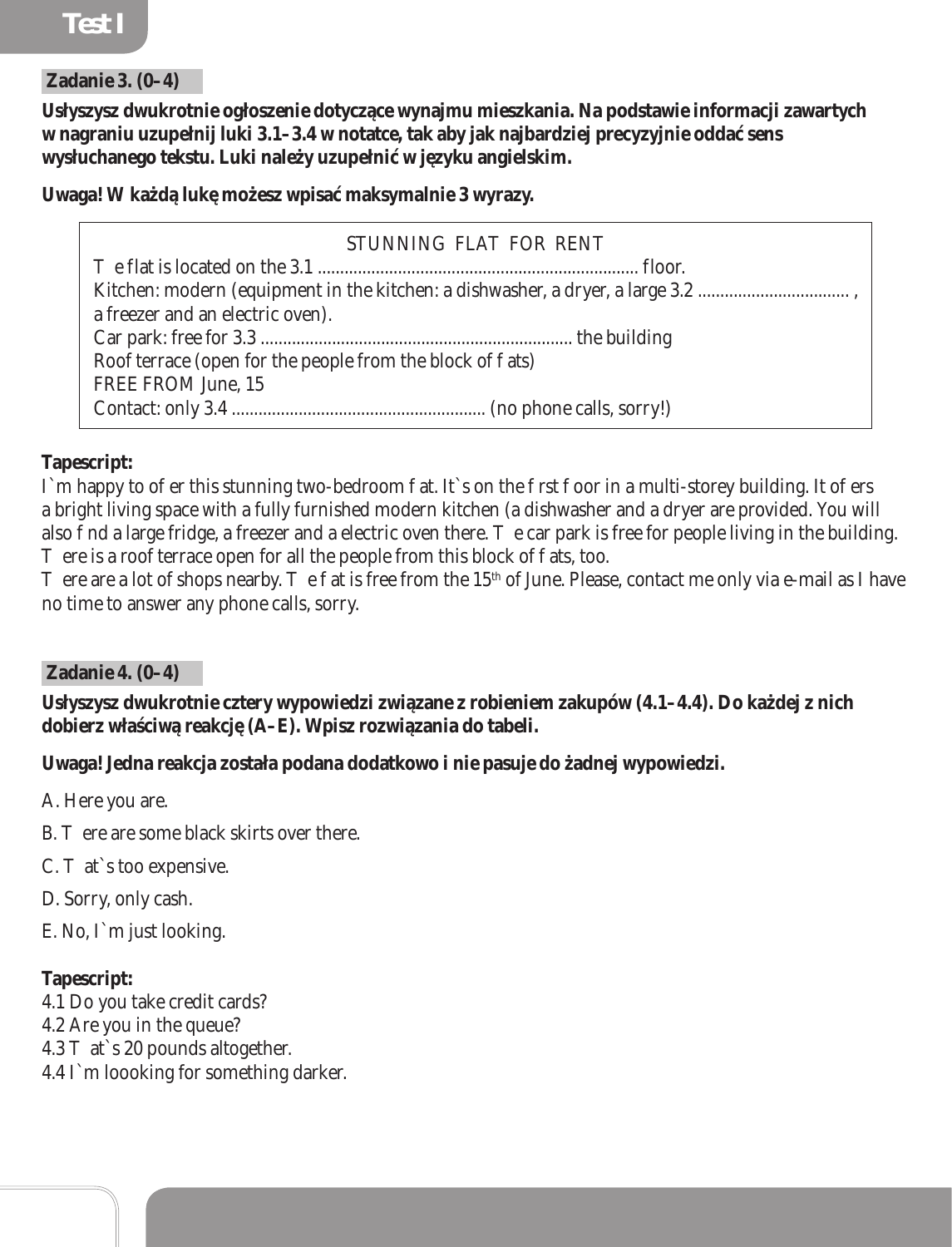#### **Zadanie 5. (0–4)**

#### Do ka dej z opisanych sytuacji (5.1–5.4) w mie cie wybierz wła ciw reakcj. Zakre l jedną z liter: A, B lub C.

- 5.1 Zgubiłe si na spacerze. Jak poprosisz o wskazanie drogi?
	- A. How did you find the bus stop yesterday?
	- B. I`m afraid I`m lost. Could you help me to get to the hostel "Janusz"?
	- C. I`m sorry, I`m a stranger here. Ask someone else.
- 5.2 Chcesz powiedzie cudzoziemcowi, który zapytał o drogę, eby skręcił w pierwszą ulicę w prawo. Jak to wyrazisz?
	- A. Take the first le.
	- B. Take the second right.
	- C. Take the first right.
- 5.3 Chcesz powiedzie cudzoziemcowi, eby wysiadł na trzecim przystanku. Jak to wyrazisz?
	- A. Don`t get out from this tram!
	- B. Get off at the third stop.
	- C. Count to three and get o.
- 5.4 Jak powiesz, e poczta jest po lewej stronie ulicy?
	- A. Take the second le. You will see the post office.
	- B. Turn le behind the post office.
	- C.  $\cdot$  e post office is on the le.

#### **Zadanie 6. (0–3)**

Uzupełnij dialogi 6.1–6.3. Wpisz w ka<sup>d</sup> luk brakuj cy fragment wypowiedzi, tak aby otrzyma spójne i logiczne teksty. Luki nale y uzupełni w jazyku angielskim.

6.1 A: Hi. Where are you going?

B: ...........................................................................................

- 6.2 A: How much are these potatoes?
	- B: ...........................................................................................
- 6.3 A: What are you doing tonight?

B: ...........................................................................................

# TESTY ÓSMOKLASISTY - J ZYK ANGIELSKI PESTY ÓSMOKLASISTY - J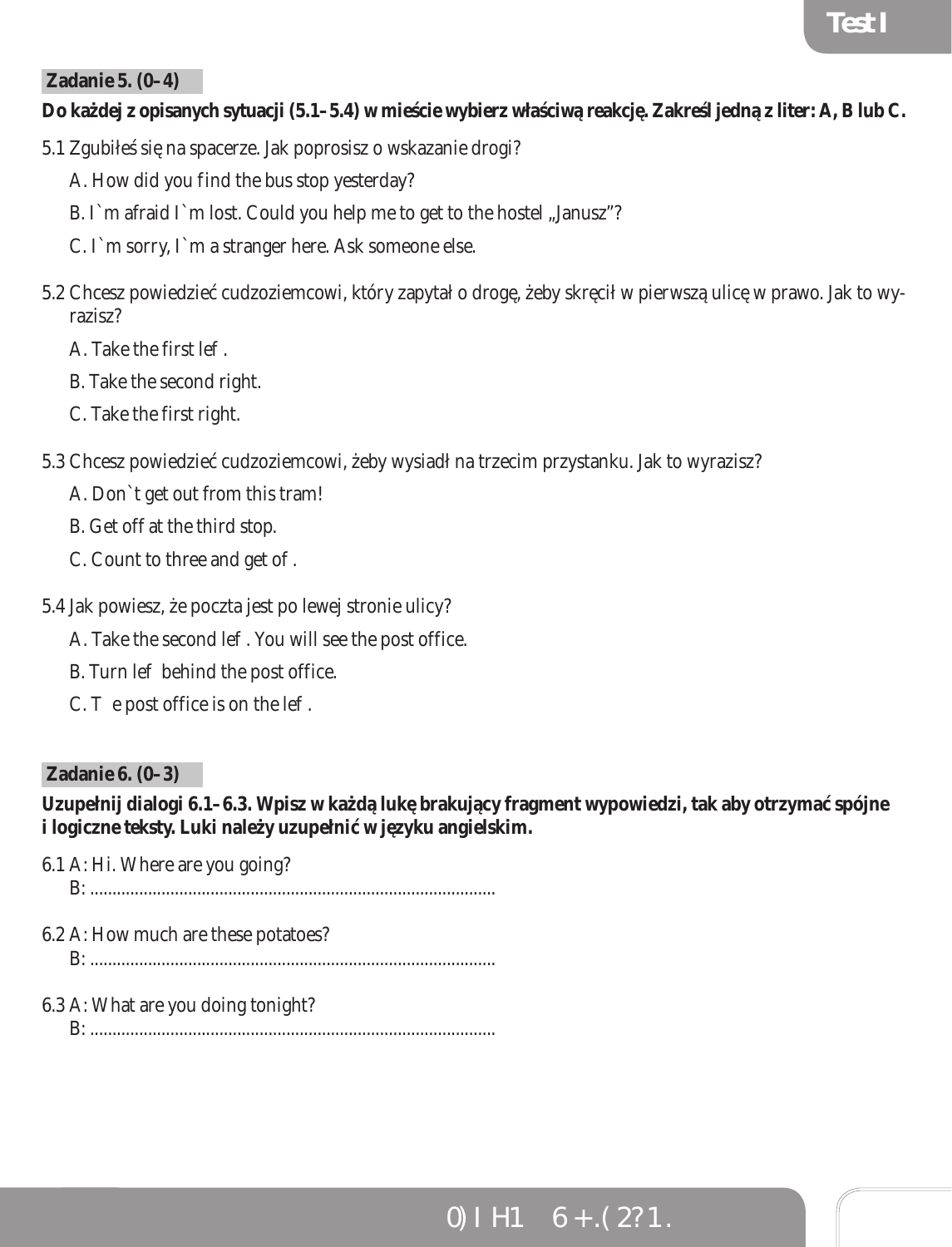# **Test I Test I**

#### **Zadanie 7. (0–4)**

#### Przeczytaj teksty na temat kolekcji nale cych do rónych osób. W zadaniach 7.1–7.4 z podanych odpowiedzi wybierz właściwą, zgodną z treścią tekstu. Zakreśl jedną z liter: A, B lub C.

People collect diefrent things. Some people ind a backscratcher handy from time to time, but not many people think of collecting them.

Manfred S. Rothstein, a dermatologist from the USA, did. Nowadays he has the largest collection of backscratchers in the world and it`s been o cially recorded in the Guinness World Records. He owns 675 backscratchers from 71 countries. e collection started in 1970s and, as its owner is a dermatologist, he keeps his backscratchers in his clinic.

Although not everyone uses a backscratcher, there are probably no people who do not use a bar soap. Actually, soaps are collected, too. e biggest collection belongs to Carol Vaughan from the United Kingdom. She has collected 1331 individual soaps but the best thing for her is to come across a soap in the shape she has never seen before. Recently she has been amazed when she got a gift from a friend – a cheesecake-shaped soap bar. Mrs Vaughan`s collection is impressive, but she is far from being sure there are no soap-shapes in the world she does not own. Professor Mark McKinley, who collects talking clocks, can say he has not only the largest collection of these items in the world – but also the complete one.

", No one gives me clocks anymore, because... I have them all", he said once to one of the newpapers. Professor McKinley`s collection started when he wanted to buy a clock for a present for his mother. He liked it so much that he has already gathered 932 talking clocks… and the collection is still expanding.

7.1 How many backstratchers has Mr Rothstein got?

A. 675 B. 71

C. 1970

7.2 Where does Mr Rothstein keep his collection?

A. In the soap bar.

B. In the Guinness World Records.

C. In his clinic.

7.3 Mrs Vaughan has recently got a soap in an unusual shape of a:

A. clock.

B. chocolate bar.

C. cake.

7.4 How did Mr McKinley`s collection started?

A. He got a clock.

B. He was buying a clock as a gi  $\cdot$ 

C. He wanted to open a shop with clocks.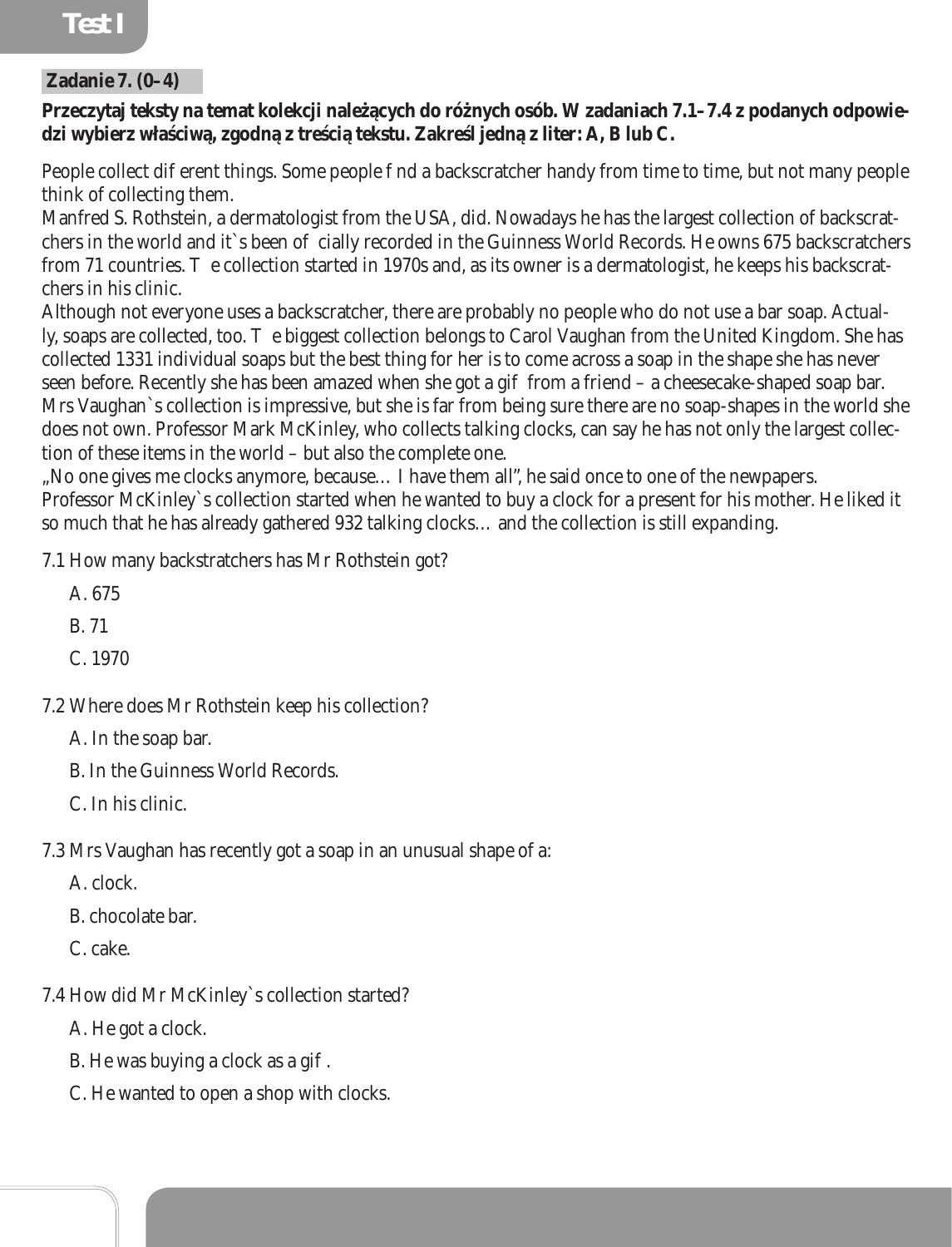#### **Zadanie 8. (0–4)**

#### Przeczytaj tekst na temat pewnego meczu. Z tekstu usuni to cztery zdania. Wpisz w ka<sup>d</sup>luk (8.1–8.4) lite**rę, którą oznaczono brakujące zdanie (A–E), tak aby otrzymać spójny i logiczny tekst.**

#### **Uwaga! Jedno zdanie zostało podane dodatkowo i nie pasuje do żadnej luki.**

From time to time the world of football players is shaken by unexpected and bizarre incidents. 8.1 ....................... One of the most unusual matches in the history of football was played in 1982. It is still remembered by many spectators. 8.2 ............................................ Kuwait played against France back then. Kuwait was already losing 3 goals to one when suddenly French team scored the 4th goal. 8.3 ................................................... The president of the Kuwait Football Association and its players insisted they heard the referee`s whistle before the goal was scored so they had... stopped playing for some time! e president of the Football Association of Kuwait was so angry that he started to shout at his players to go off the field and go home. 8.4 .................................................. As it is easy to predict, France won the match, though.

- A. e referee gave up and disallowed the goal.
- B. It happened at the World Cup hosted by Spain.
- C. Kuwait made one [World Cup](https://en.wikipedia.org/wiki/Football_World_Cup) nals appearance, in [1982,](https://en.wikipedia.org/wiki/1982_FIFA_World_Cup) managing one point in the group stages.
- D. It happens nowadays but, which maybe not everyone knows, it happened in the past, too.
- E. Kuwait started to protest and demanded the referee cancel the goal.

#### **Zadanie 9. (0–4)**

#### Przeczytaj trzy teksty (A–C) oraz zdania 9.1–9.4. Do ka dego zdania dopasuj wła ciwy tekst. Wpisz roz**wiązania do tabeli.**

#### **Uwaga! Jeden tekst pasuje do dwóch zdań.**

- A. My favourite website is Wikipedia. I can nd there all information I need for school and generally for life. I know Wikipedia is created by people like me, so not all the things I nd there are necessarily true, but I have never come across any information that I think was false so I`m not worried that one day I might be misled. I don`t know how people did their homework before Wikipedia was created, to be honest! My mum told me she went to the library and spent there long hours when she had to do something for school. I`m so lucky!
- B. I know I won`t surprise anyone when I say that my favourite website is YouTube. I watch videos all the time when I come back home a  $er$  school. I  $\dot{a}$  find different things there: sometimes funny, sometimes surprising. My younger brother watches life hacks so I can say we learn something from YouTube, too. My parents say I waste a lot of time on watching videos but they don`t know I make creative things, too. I try to make my own videos. I`m not famous or anything, but I`m still learning. One day, who knows…
- C. I love Instagram. I love taking photos and I am inspired by the photos of other people. I don`t take selfies wherever I am. I hate photographing food. For me it is ridiculous. I like photos of nature very much. I watch a lot of pictures with animals, owers and sky. I`m keen on showing fashion, too. When I have some free time, I put on dieterat clothes and when I think I look nice  $-1$  snap a photo of myself and post it on Instagram. I`m not devastated when I don`t have a lot of likes. I know it just works like this.

### TESTY ÓSMOKLASISTY - J**ZYK ANGIELSKI 11** 11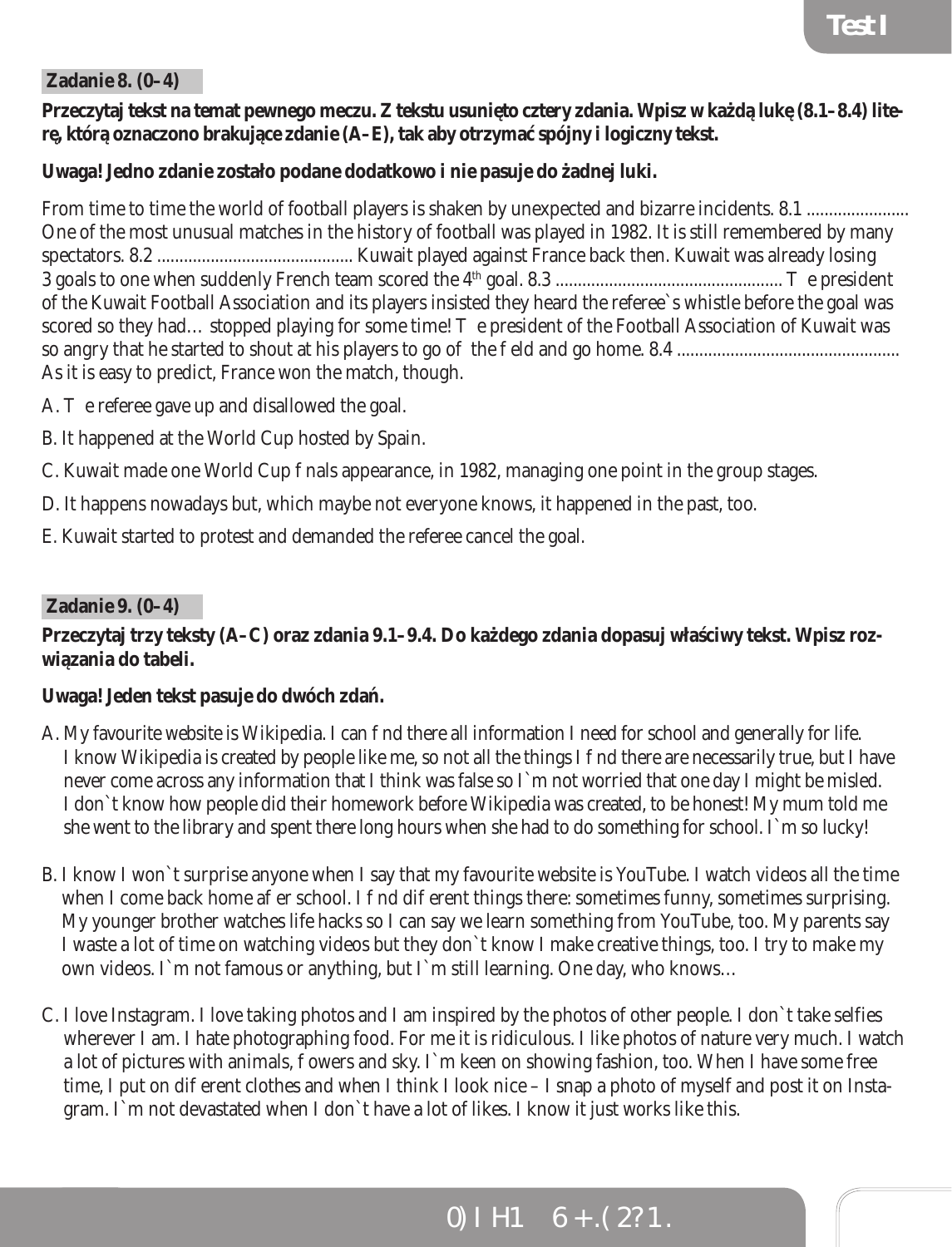| ∪.⊥ | $\epsilon$<br>ч<br>ນ.∠ |  |
|-----|------------------------|--|
|     |                        |  |

- 9.1 is person has the same favourite website as his family member.
- 9.2 e person cannot imagine his school work without his favourite website.
- 9.3 It`s not the worst thing in the world for this person not to have a lot of likes.
- 9.4 is person would like to create something online in the future.

#### **Zadanie 10. (0–4)**

Przeczytaj tekst. Uzupełnij w e-mailu luki 10.1–10.4 zgodnie z tre ci tekstu, tak aby jak najbardziej precyzvinie odda jego sens.

#### Luki nale y uzupełni w j*zyku polskim.*

*Cześć, Bartek,* 

In the United States, where, because of long distances between cities, it is more popular than in Europe for teenagers to drive a car, the statistics are that half of all the teenagers will be involved in a car crash before graduating from high school. One of the best ways not to be in these statistics is to practice driving with parents long time a er passing a driving licence exam.

ere are some important rules young people should remember while driving:

- 1. No mobile phone while driving. Even if you use hands-free set, the risk of a crash is ve times higher when you chat and drive. is is due to the fact that a driver who talks on the phone becomes more focused on his chat – than on the road.
- 2. No extra passengers. Every car is designed for a certain (usually 3 7) number of passengers that can be safely carried in it. Every extra person increases the risk of an accident because people travel squeezed, there is not enough space for manoeuvres and travel itself is simply uncomfortable for all the people in the car.
- 3. No speeding. Scientists say that not only speeding causes more accidents, but the accidents are more serious. Speeding is said to be an important factor in 1/3 of all the accidents. In the USA in one year only speed killed 9,717 people and was responsible for 26% deaths on the roads.

*wyobra sobie, e tak jak Ci mówiłem jestem na stypendium w ameryka skiej szkole. Ostatnio mieli my zaj cia na temat bezpiecznej jazdy samochodem. Wyobra sobie, e statystyki mówi*, *że tu 10.1 ................................................ nastolatków będzie brało udział w wypadku samocho*dowym jeszcze w szkole redniej. Bardzo du o, co?

Jest kilka sposobów, eby tego unikn<sub>z</sub>. Nie prowad *i nie rozmawiaj przez telefon, bo wtedy ryzyko wypadku jest 10.2 ............................................. razy wyższe!* 

*Nie powinno się brać żadnych 10.3 ....................................... pasażerów, bo to zmniejsza komfort jazdy i bezpiecze stwo.* 

Samochód to nie tor wy cigowy. Pr dko powoduje nie tylko to, e jest wi cej wypadków, ale i s *one 10.4 ..................................................* (…)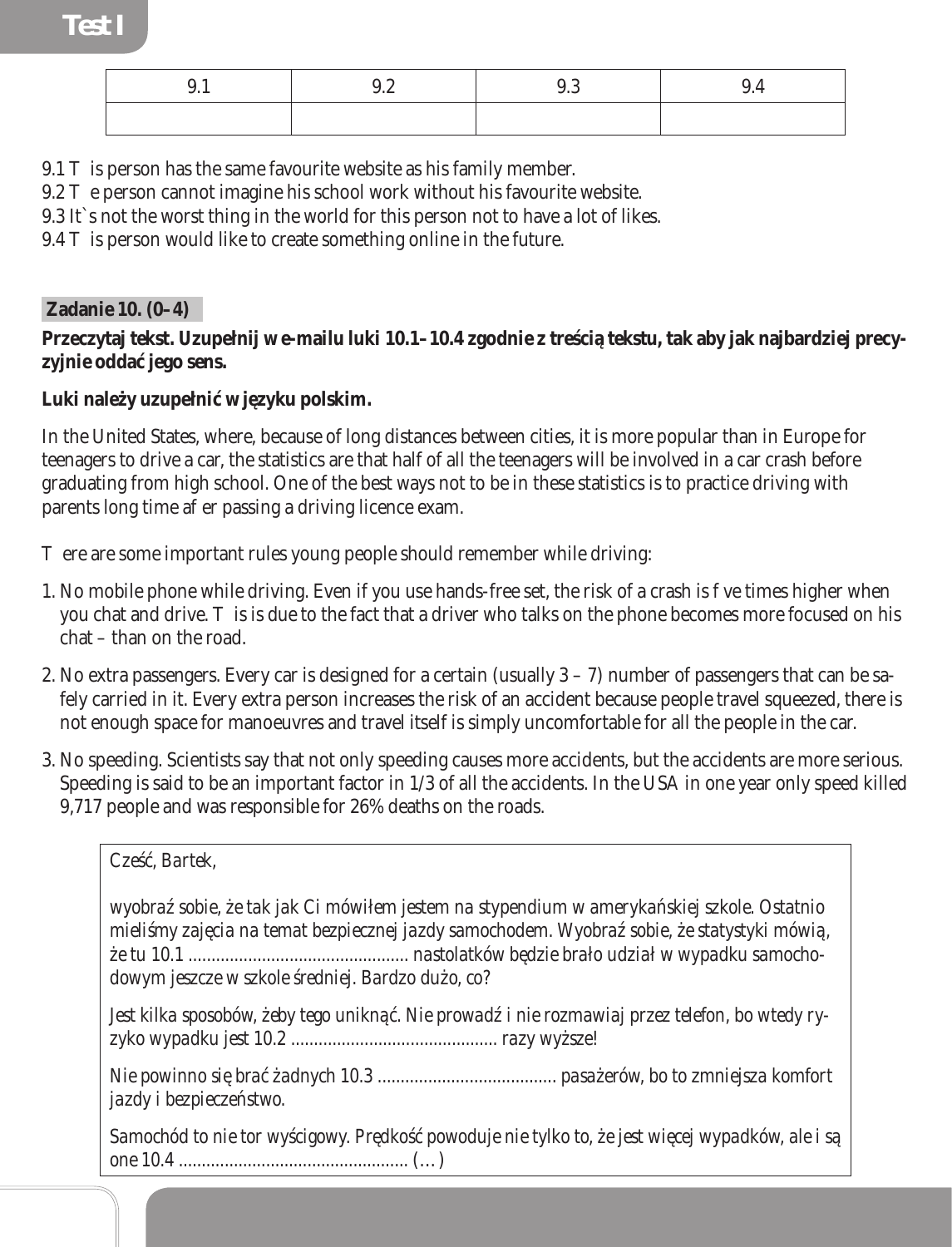#### **Zadanie 11. (0–4)**

Przeczytaj tekst na temat bezpiecze stwa w samolocie. Spo ród wyrazów podanych w ramce wybierz te, które s poprawnym uzupełnieniem luk 11.1–11.4. Wpisz odpowiedni liter (A–F) obok numeru ka<sup>d</sup> dej luki. **Uwaga! Trzy wyrazy zostały podane dodatkowo i nie pasują do żadnej luki.**

A lot of people are afraid 11.1 ................................... flying. They choose longer and less comfortable travel by train or by coach. This is 11.2 ............................... information, which they might find useful to overcome their fear: 1. Planes are (really!) the safest means of transport. If you travel 11.3 .................................... car, your risk of having an accident is 1:5,000. If you travel by plane it rises up to 1:11,000,000. To compare, the risk of being struck by a lightning in your lifetime is 1:13,000 (much higher 11.4 .......................................... plane crash!).

| Ωr<br>ı ıt |  | $\mathbf{0}$<br>$\overline{\phantom{0}}$<br>$\sim$ |  | . . |  |
|------------|--|----------------------------------------------------|--|-----|--|
|------------|--|----------------------------------------------------|--|-----|--|

#### **Zadanie 12. (0–4)**

C. more

#### Przeczytaj tekst na temat fobii. Wybierz poprawne uzupełnienie luk 12.1–12.4. Zakre ljedn z liter: A, B lub C.

Triskaidekaphobia is the irrational fear (so a phobia) of a number thirteen. An unusual name comes from Greek, where tris means three, kai means and, deka means ten and phobia of course means fear. People who suffer from this phobia cannot explain why they think 13 will be unlucky for 12.1 .................................. . Nowadays this number is said to bring bad luck in 12.2 ...................................... countries but in the past it wasn`t like this. In ancient Egypt 13 was thought to be a very lucky number. No one 12.3 ........................................ when exactly 13 started to be unlucky. Some people relate this fact to the Bible and the Last Supper, where were 13 people. Some people say the 13th person was Judas, who betrayed Jesus. The 12.4 ....................................... think that 13 is unlucky because it is just next to 'perfect' twelve. ere are twelve months, twelve hours, twelve zodiac signs and so on. Studies show that about 10% Americans are afraid of number 13.

| 12.1     | 12.3           |
|----------|----------------|
| A. they  | A. known       |
| B. them  | <b>B.</b> know |
| C. their | C. knows       |
| 12.2     | 12.4           |
| A. many  | A. each        |
| B. much  | B. another     |



### TESTY ÓSMOKLASISTY - J ZYK ANGIELSKI TESTY ÓSMOKLASISTY - J

C. others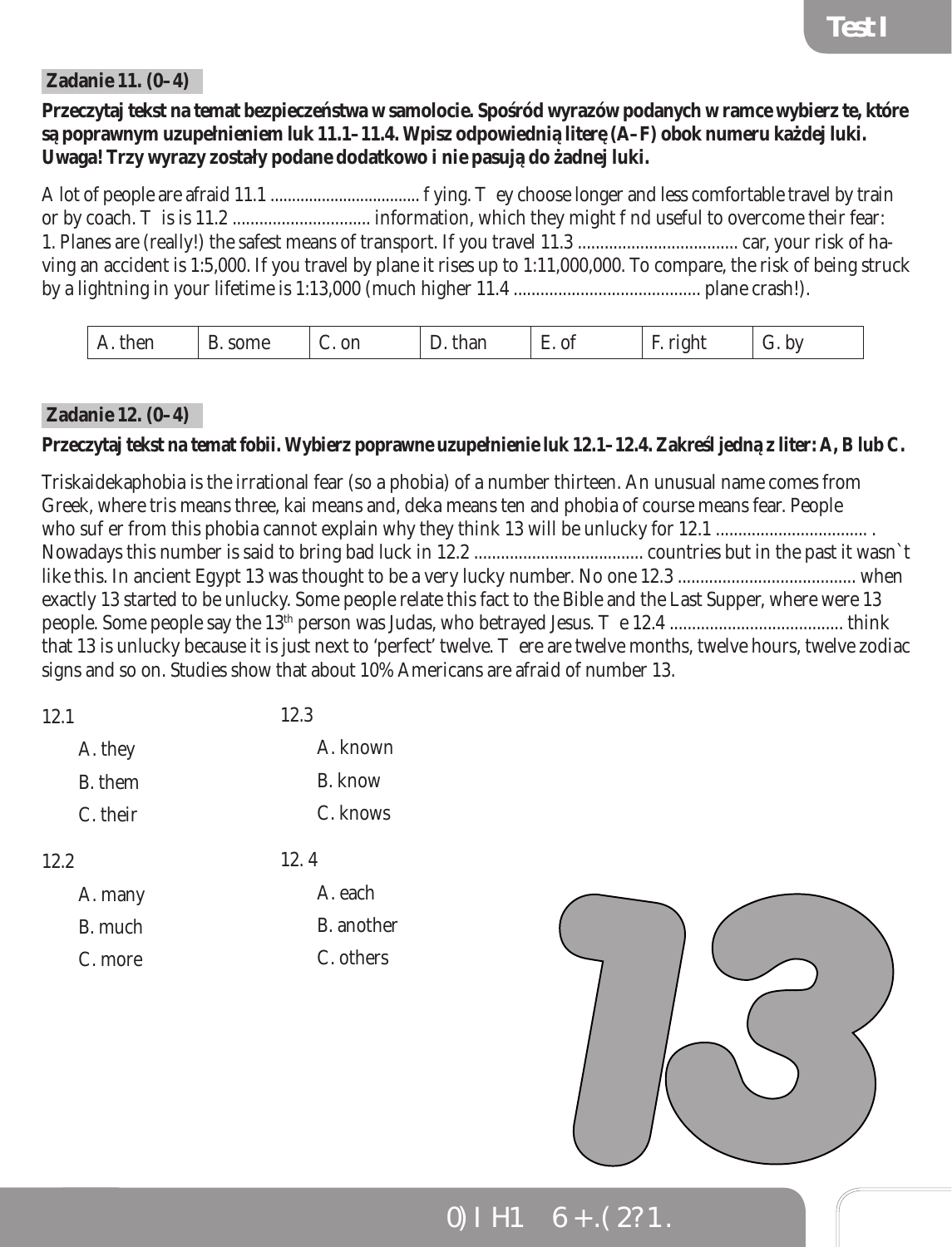### **Test I**

#### **Zadanie 13. (0-4)**

Uzupełnij zdania 13.1–13.4. Wykorzystaj w odpowiedniej formie wyrazy podane w nawiasach. Nie nale y zmienia kolejno ci podanych wyrazów, trzeba natomiast – je li jest to konieczne – doda inne wyrazy, tak aby otrzyma zdania logiczne i gramatycznie poprawne. Wymagana jest pełna poprawno ortograficzna wpisywanych fragmentów.

Uwaga! W ka d luk mo esz wpisa maksymalnie cztery wyrazy, wliczaj c w to wyrazy ju podane.

#### **Zadanie 14. (0-10)**

Twoja klasa bierze udział w projekcie wymiany z młodzie z Wielkiej Brytanii. Spodziewacie si go ci z tego kraju. W e-mailu do jednego z młodych Brytyjczyków, którzy maj odwiedzi Twoj szkoł:

- · napisz, co powinien wzi ze sob,
- · zapoznaj go z najwa niejsz zasad w Twojej szkole i wyja nij, jaki masz do niej stosunek i dlaczego,
- · pole potraw, której powinni spróbowa, b d c w naszym kraju.

Napisz swoj wypowied w j zyku angielskim. Podpisz si jako XYZ.

Rozwi swoj wypowied w ka dym z trzech podpunktów, tak aby osoba nieznaj ca polecenia w j zyku polskim uzyskała wszystkie wskazane w nim informacje. Pami taj, e długo wypowiedzi powinna wynosi od 50 do 120 wyrazów (nie licz c wyrazów podanych na pocz tku wypowiedzi). Oceniane s : umiej tpełnego przekazania informacji, spójno "bogactwo j zykowe oraz poprawno" *i* zykowa. no

 $\mathcal{L}(\mathcal{L}(\mathcal{L}(\mathcal{L}(\mathcal{L}(\mathcal{L}(\mathcal{L}(\mathcal{L}(\mathcal{L}(\mathcal{L}(\mathcal{L}(\mathcal{L}(\mathcal{L}(\mathcal{L}(\mathcal{L}(\mathcal{L}(\mathcal{L}(\mathcal{L}(\mathcal{L}(\mathcal{L}(\mathcal{L}(\mathcal{L}(\mathcal{L}(\mathcal{L}(\mathcal{L}(\mathcal{L}(\mathcal{L}(\mathcal{L}(\mathcal{L}(\mathcal{L}(\mathcal{L}(\mathcal{L}(\mathcal{L}(\mathcal{L}(\mathcal{L}(\mathcal{L}(\mathcal{$ 

# TESTY ÓSMOKLASISTY - J ZYK ANGIELSKI